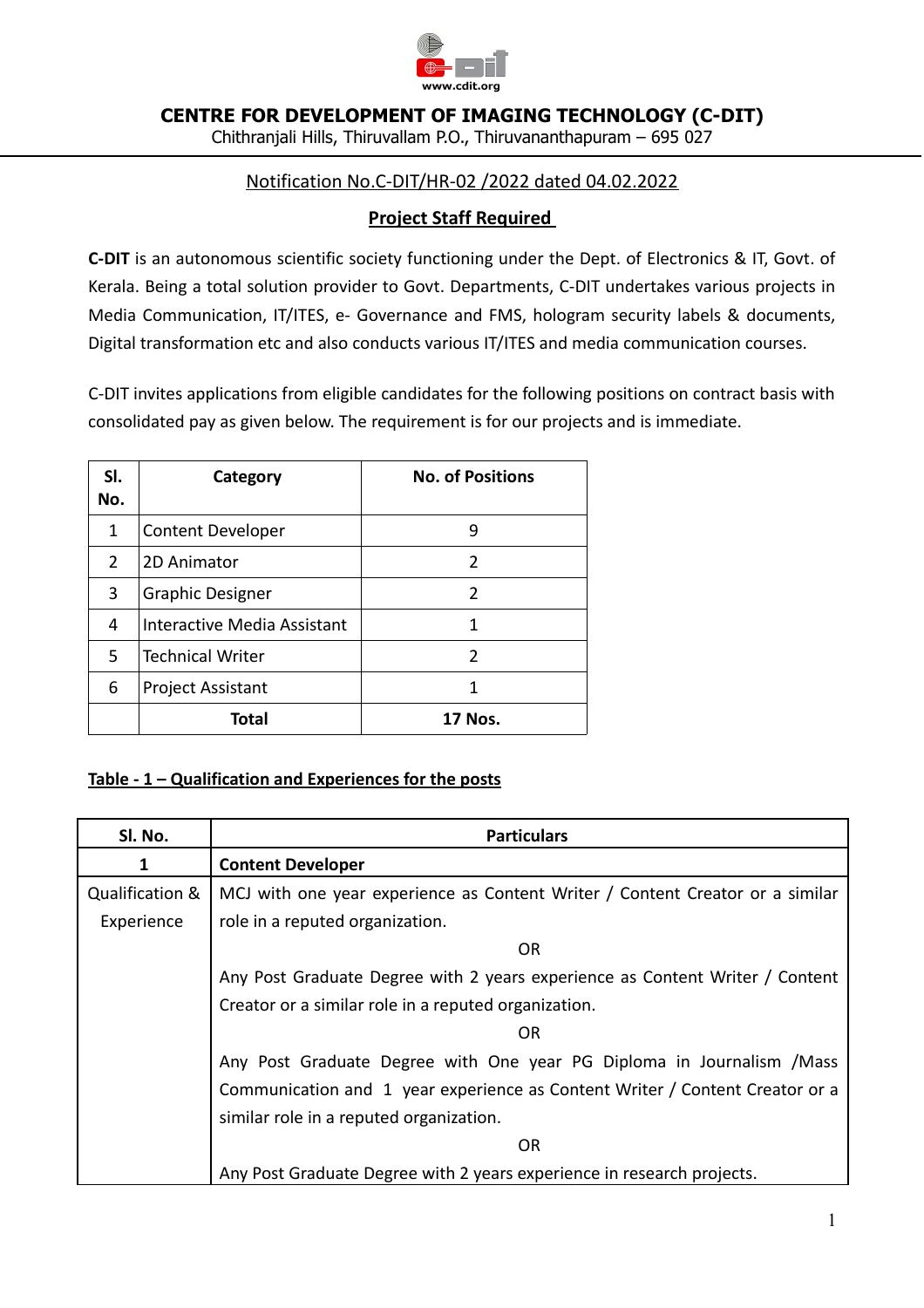|                  | <b>OR</b>                                                                                                                                                                           |  |  |
|------------------|-------------------------------------------------------------------------------------------------------------------------------------------------------------------------------------|--|--|
|                  | Any Degree with One year PG Diploma in Journalism/Mass Communication with 2                                                                                                         |  |  |
|                  | years experience as Content Writer / Content Creator or a similar role in a                                                                                                         |  |  |
|                  | reputed organization.                                                                                                                                                               |  |  |
|                  | <b>OR</b>                                                                                                                                                                           |  |  |
|                  | BA (Journalism or Mass Communication) with 3 years experience as Content                                                                                                            |  |  |
|                  | Writer / Content Creator or a similar role in a reputed organization.                                                                                                               |  |  |
| Expertise        | Experience in content writing for multiple platforms (Websites/ Web<br>$\bullet$<br>Portals) including social media platforms.                                                      |  |  |
|                  | Editing and creating new contents from secondary data, proof reading,<br>$\bullet$<br>research and conceptualization, creation of contents for newsletters,<br>blogs, articles etc. |  |  |
|                  | Excellent working understanding of various social media platforms.<br>$\bullet$                                                                                                     |  |  |
|                  | Deep understanding of Social media content, Blogs, advertising and<br>$\bullet$                                                                                                     |  |  |
|                  | marketing materials etc.                                                                                                                                                            |  |  |
|                  | Preparation of scripts for video, animations etc.<br>$\bullet$                                                                                                                      |  |  |
| Responsibilities | 1) Writing, reviewing, editing, and updating content for websites, blogs,                                                                                                           |  |  |
|                  | marketing materials, social media and similar platforms.                                                                                                                            |  |  |
|                  | 2) Schedule and Publish Content: create and manage regular posts, posting for                                                                                                       |  |  |
|                  | social media etc.                                                                                                                                                                   |  |  |
|                  | 3) Assisting the creative team with the design of promotional materials.                                                                                                            |  |  |
|                  |                                                                                                                                                                                     |  |  |
|                  | 4) Update with social media trends and best practices.                                                                                                                              |  |  |
| $\mathbf{2}$     | <b>2D Animator</b>                                                                                                                                                                  |  |  |
| Qualification    | Bachelor of Fine Arts (BFA) from a reputed institution and 1 year experience in 2D                                                                                                  |  |  |
|                  | Digital Animation.                                                                                                                                                                  |  |  |
|                  | <b>OR</b>                                                                                                                                                                           |  |  |
|                  | Degree in Animation and 2 years experience in creating 2D Digital Animations.<br><b>OR</b>                                                                                          |  |  |
|                  | Any Degree with 2D Animation as one of the subjects and 2 years experience in                                                                                                       |  |  |
|                  | creating 2D Digital Animations.                                                                                                                                                     |  |  |
|                  | <b>OR</b>                                                                                                                                                                           |  |  |
|                  | Any Degree and 1 year Diploma in Animation from a reputed institution and 2                                                                                                         |  |  |
|                  | years experience in 2D Digital Animation.                                                                                                                                           |  |  |
|                  | <b>OR</b>                                                                                                                                                                           |  |  |
|                  | Plus Two in any stream and 1 year diploma in Animation from a reputed                                                                                                               |  |  |
|                  | institution and 5 years experience in 2D Digital Animation                                                                                                                          |  |  |
| Essential        | Hands-on experience in Adobe Animate, Photoshop, Premier and other                                                                                                                  |  |  |
|                  | designing/animation software                                                                                                                                                        |  |  |
| Expertise        | Video editing<br>$\bullet$                                                                                                                                                          |  |  |
|                  | Outlining                                                                                                                                                                           |  |  |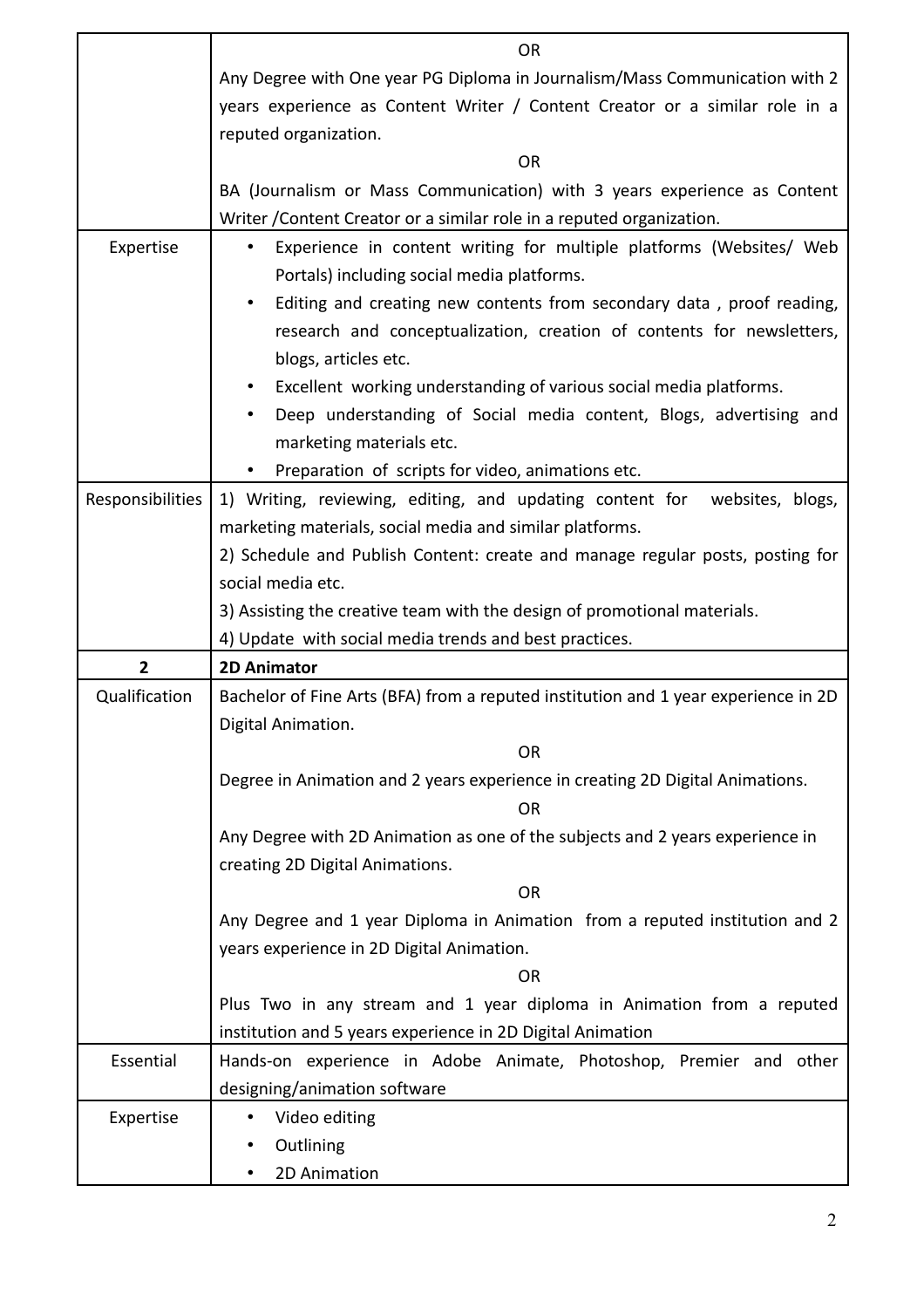|                                                                                                  | Photoshop<br>$\bullet$                                                            |  |
|--------------------------------------------------------------------------------------------------|-----------------------------------------------------------------------------------|--|
| Layout Optimization                                                                              |                                                                                   |  |
|                                                                                                  | Illustrator                                                                       |  |
| Responsibilities                                                                                 | Character Design & Animation, motion graphics, illustration, multimedia design.   |  |
|                                                                                                  | Pre-visualization, Drawing, BG Creation, Post Production.                         |  |
| 3                                                                                                | <b>Graphic Designer</b>                                                           |  |
| Qualification<br>Bachelor of Fine Arts (BFA) from a reputed institution and 1 year experience in |                                                                                   |  |
|                                                                                                  | graphic design.                                                                   |  |
|                                                                                                  | <b>OR</b>                                                                         |  |
|                                                                                                  | Degree with Multimedia/Graphic Designing as one of the subjects and 2 years       |  |
|                                                                                                  | experience in designing.                                                          |  |
|                                                                                                  | <b>OR</b>                                                                         |  |
|                                                                                                  | Any Degree and 1 year Diploma in multimedia/graphic design from a reputed         |  |
|                                                                                                  | institution and 2 years experience in designing.                                  |  |
|                                                                                                  | <b>OR</b>                                                                         |  |
|                                                                                                  | Plus Two in any stream and 1 year diploma in multimedia/graphic design from a     |  |
|                                                                                                  | reputed institution and 5 years experience in designing.                          |  |
| Expertise                                                                                        | Photoshop                                                                         |  |
|                                                                                                  | Adobe Illustrator                                                                 |  |
|                                                                                                  | Indesign                                                                          |  |
|                                                                                                  | <b>Poster Designing</b><br>٠                                                      |  |
|                                                                                                  | Pagelayout Photoshop                                                              |  |
|                                                                                                  | Logo Design                                                                       |  |
|                                                                                                  | Typography                                                                        |  |
| 4                                                                                                | <b>Interactive Media Assistant</b>                                                |  |
| Qualification                                                                                    | Any Degree from a reputed institution with 2 years experience in co-ordination of |  |
|                                                                                                  | interactive content development for websites, e-learning platforms and social     |  |
|                                                                                                  | media.                                                                            |  |
|                                                                                                  | <b>OR</b>                                                                         |  |
|                                                                                                  | Plus Two in any stream with 5 years experience in co-ordination of interactive    |  |
|                                                                                                  | content development for websites, e-learning platforms and social media.          |  |
|                                                                                                  |                                                                                   |  |
| Expertise                                                                                        | 1) Excellent knowledge of social media management tools, video based content      |  |
|                                                                                                  | development, managing e-learning platforms like MOODLE etc.                       |  |
|                                                                                                  | 2) Basic understanding of softwares like photoshop, illustrator, Adobe Premiere   |  |
|                                                                                                  | Pro, Adobe After Effects, Adobe Animate etc.                                      |  |
|                                                                                                  | 3) Basic understanding of wordpress, drupal and other Content Management          |  |
|                                                                                                  | Systems, content creation and updation of websites etc.                           |  |
|                                                                                                  | 3) In Social Media Accounts Management, content promotion based on target         |  |
|                                                                                                  | audience<br>etc.                                                                  |  |
|                                                                                                  |                                                                                   |  |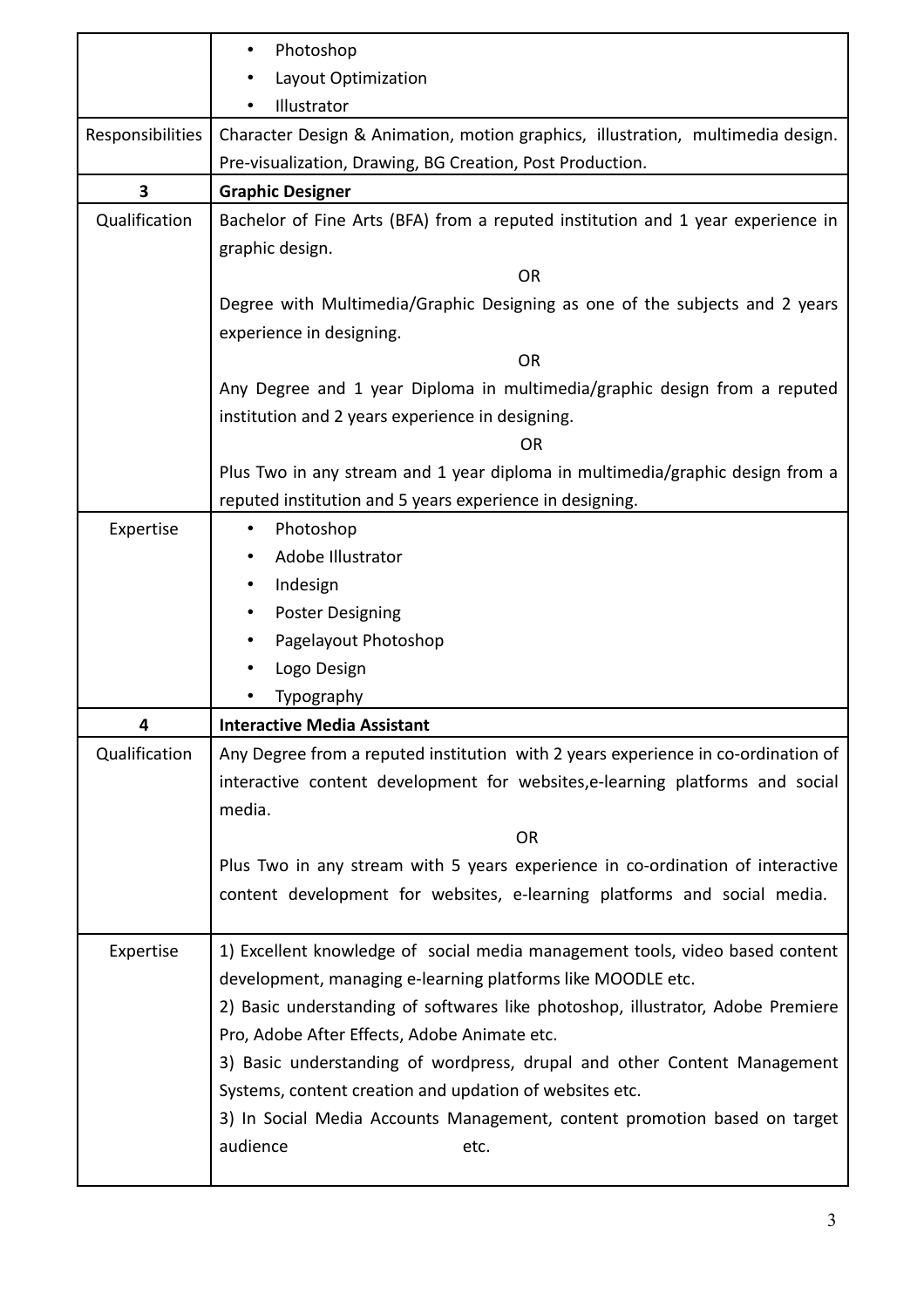| Responsibilities                                                                           | 1) To actively monitor and engage with all forms of Social Media                                                                                           |  |  |
|--------------------------------------------------------------------------------------------|------------------------------------------------------------------------------------------------------------------------------------------------------------|--|--|
|                                                                                            | 2) Source and produce engaging content to ensure the website and social media                                                                              |  |  |
|                                                                                            | channels are up to date, relevant and interesting.                                                                                                         |  |  |
|                                                                                            | 3) Optimizes content following search engine optimization (SEO)                                                                                            |  |  |
|                                                                                            | 4) Creates content that promotes audience interaction, increases audience                                                                                  |  |  |
|                                                                                            | presence on websites.                                                                                                                                      |  |  |
| 5                                                                                          | <b>Technical Writer</b>                                                                                                                                    |  |  |
| MBA in IT and Systems/ MCA, B.E/B.Tech in IT/CS with 1 year experience in<br>Qualification |                                                                                                                                                            |  |  |
|                                                                                            | developing technical content.                                                                                                                              |  |  |
|                                                                                            | <b>OR</b>                                                                                                                                                  |  |  |
|                                                                                            | Post Graduation in CS/IT with 1 year experience in developing technical content.<br>OR.                                                                    |  |  |
|                                                                                            | Post Graduation with PG Diploma in Management/IT related subjects with 1 year                                                                              |  |  |
|                                                                                            | experience in developing technical content.<br><b>OR</b>                                                                                                   |  |  |
|                                                                                            | Bachelor of Business Administration (BBA)/Bachelor of Computer Aplications                                                                                 |  |  |
|                                                                                            | (BCA) 3 yrs experience in in developing technical content.                                                                                                 |  |  |
|                                                                                            | Technical content includes content about software products or such applications,<br>SRS/URS preparation along with documentation, etc.                     |  |  |
| Experience                                                                                 | Should have published at least two papers in a reputed journals in the aspects of                                                                          |  |  |
|                                                                                            |                                                                                                                                                            |  |  |
|                                                                                            | Computer Science & Information Technology                                                                                                                  |  |  |
|                                                                                            | <b>OR</b>                                                                                                                                                  |  |  |
|                                                                                            | Professional experience in technical writing of software documentation preferably                                                                          |  |  |
|                                                                                            | in software related projects in a reputed organization                                                                                                     |  |  |
| Expertise                                                                                  | Should possess good writing skills, English language proficiency and expertise in                                                                          |  |  |
|                                                                                            | diagram software, authoring tools etc.                                                                                                                     |  |  |
| Responsibilities                                                                           | 1. Produce/revise user guides, Documentation, Presentations, Technical Design                                                                              |  |  |
|                                                                                            | Document, Reports, SRS, User Interface documents, etc.                                                                                                     |  |  |
|                                                                                            | 2. Technical Documentation related to ISO procedures                                                                                                       |  |  |
|                                                                                            |                                                                                                                                                            |  |  |
| 6                                                                                          | <b>Project Assistant</b>                                                                                                                                   |  |  |
| Qualification                                                                              | <b>Bachelors</b><br>Science/Electronics/Physics/<br>Degree<br>Computer<br>in<br>Mathematics/Statistics<br>with<br>60%<br>above<br>from<br>recognized<br>or |  |  |
|                                                                                            | a<br>University/Institution.                                                                                                                               |  |  |
|                                                                                            |                                                                                                                                                            |  |  |
| Experience                                                                                 | 3 years experience in e-governance application support, technical and project co-                                                                          |  |  |
|                                                                                            | ordination support in an organisation executing ITeS projects                                                                                              |  |  |
| Expertise                                                                                  | Good communication (English & Malayalam) and interpersonal skills, Excellent<br>Computer skills                                                            |  |  |
|                                                                                            |                                                                                                                                                            |  |  |
|                                                                                            | Preference to persons with experience in Government ITeS projects especially in                                                                            |  |  |
|                                                                                            | Kerala                                                                                                                                                     |  |  |
| Responsibilities                                                                           | 1) Support in implementation and maintenance of ITeS projects                                                                                              |  |  |
|                                                                                            | 2) Liaison with Clients<br>3) Adhere to data collection and management procedures to prepare, collect,                                                     |  |  |
|                                                                                            | record and input data.                                                                                                                                     |  |  |
|                                                                                            | 4) Develop reports and correspondence independently.                                                                                                       |  |  |
|                                                                                            | 6) Interact with Software, server, DB team to create documentation.                                                                                        |  |  |
|                                                                                            | 7) Coordinate with project teams on tasks as per objectives                                                                                                |  |  |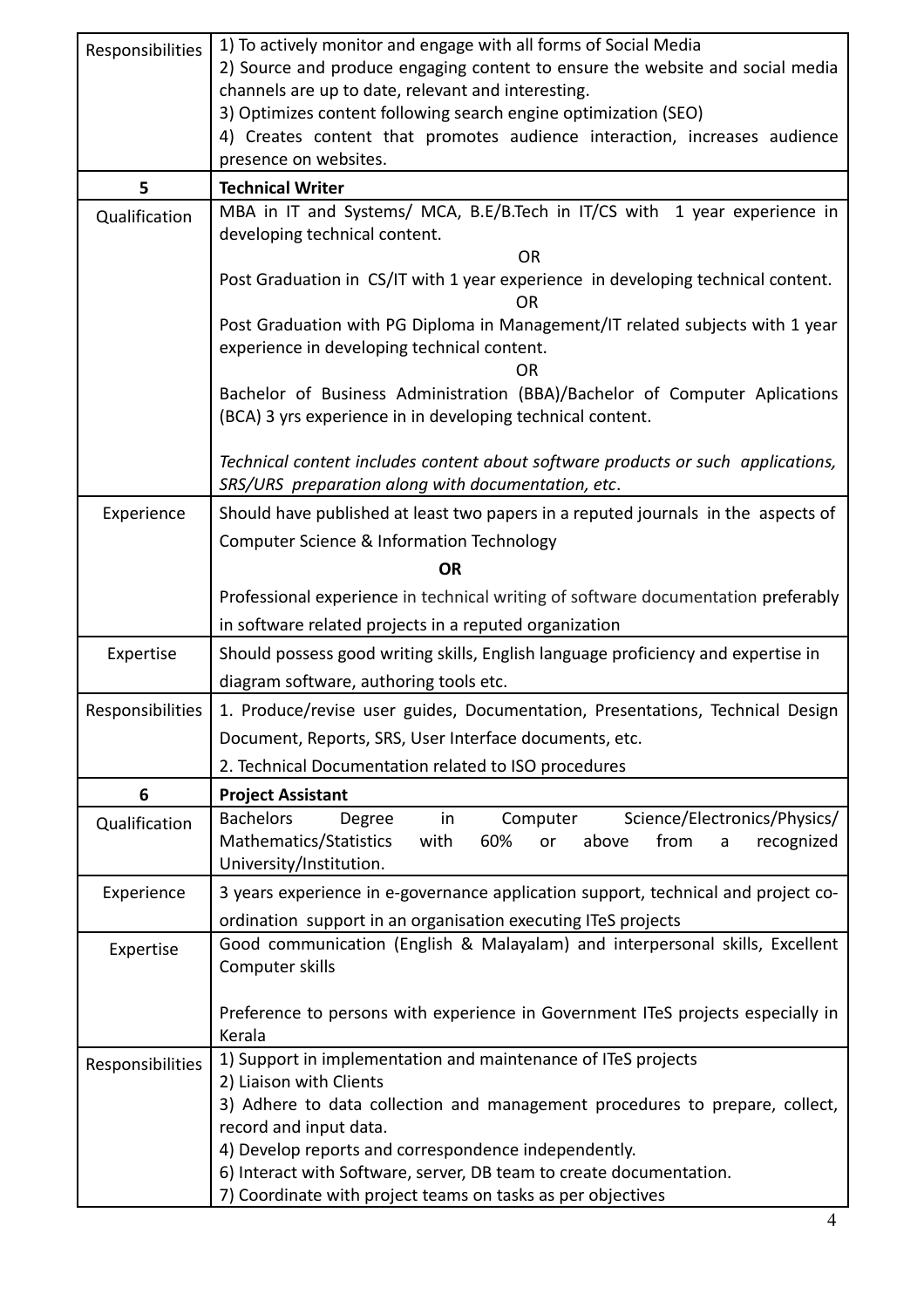### **Table - 2 – Consolidated Pay**

| SI.<br>No.    | Category                                       | <b>Consolidated pay</b>                                                         |
|---------------|------------------------------------------------|---------------------------------------------------------------------------------|
| $\mathbf{1}$  | <b>Content Developer</b><br>(Grade   8 II)     | Rs. 27,000/- to Rs. 29,000/- per month<br>(based on qualification & experience) |
| $\mathcal{P}$ | 2D Animator<br>(Grade I, II & III)             | Rs. 22,000/- to Rs. 29,000/-<br>(based on qualification& experience)            |
| 3             | <b>Graphic Designer</b><br>(Grade I, II & III) | Rs. 22,000/- to Rs. 29,000/-<br>(based on qualification & experience)           |
| 4             | Interative Media Assistant<br>(Grade   & II)   | Rs. 22,000/- to Rs. 26,000/-<br>(based on qualification & experience)           |
| 5.            | <b>Technical Writer</b><br>(Grade   & II)      | Rs. 26,000/- to Rs. 29,000/-<br>(based on qualification & experience)           |
| 6             | <b>Project Assistant</b>                       | Rs. 26,000/- per month                                                          |

#### **General Conditions/ Instructions:**

- 1. Candidates should read the instructions thoroughly and ensure that they possess the required eligibility conditions, qualification and experience in the relevant domains prescribed in the notification before applying for any post.
- 2. Upper age limit for all posts shall be 35 years as on the date of notification. Age, qualification and experience possessed by the applicant **as on the closing date** of the notification only will be considered. Applicants shall clearly specify the details and provide supporting documents. Any relaxation will not be considered in this regard.
- 3. The period of engagement will be initially for a period of one year or till the end of the project whichever is earlier, which may be extended further for one more year based on performance assessment, if there is further requirement.
- 4. The appointees shall have no claim for regular appointment in any of the C-DIT establishments after the expiry of the period of this contract engagement.
- 5. Application shall be submitted only through online mode. Incomplete applications will be rejected. Acceptance or rejection of application of the candidates will be at the sole discretion of C-DIT and will be binding on the applicant.
- 6. Initial verification and short listing of applicants will be based on the details provided in the application and the copies of the documents uploaded. Original certificates shall be submitted for verification at the time of joining. If any discrepancy is found in the application and documents, the offer letter shall be cancelled and the candidate will be disqualified. It will be the sole responsibility of the candidate to produce original documents for verification of theri claims, when called for.
- 7. C-DIT reserves the right to increase or decrease the number of posts or to cancel the recruitment to any one or more posts at its sole discretion.